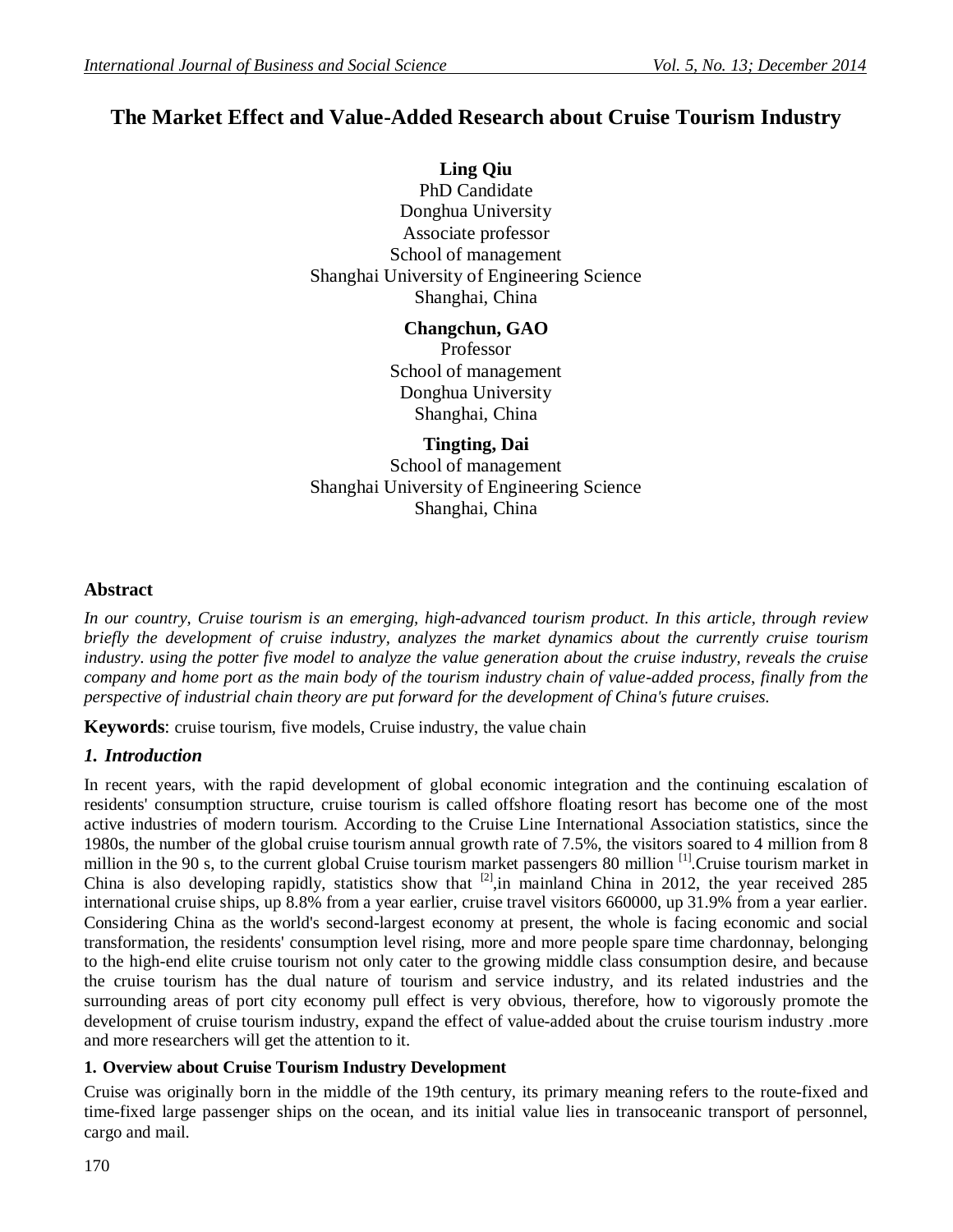After the second world war, with the development of the aviation industry, the traditional transatlantic cruises gradually withdraw from the historical stage because of the limited speed and carrying capacity, but this rapid, economic and comfortable way of sea travel has become an industry form to the preserved and developed. To the 1960s, the former, which is mainly composed of pleasure cruise evolved into the passenger ocean-going ships, the ship is equipped with the complete life, all kinds of facilities, entertainment, leisure and vacation make the cruise tourism industry chain gradually expand, cruise tourism market began to be mature and the value of cruise tourism began to be shown. In order to cater to the growing of cruise tourism consumption market, in 1969, the Norwegian was founded in the United States the world's first modern cruise lines - the royal Caribbean cruise lines, to the 1980 s, the structure of the cruise market in north American and European gradually formed, and the emerging middle class replaced the upper class to become the main consumer of cruise tourism. Until today, Carnival, Royal Caribbean and Norwegian cruise line group have become the representative cruise tourism companies in the international community.

Different from ordinary traveling, cruises (Cruise tourism) is not only a kind of traffic tools, but also is a kind of tourism destination  $^{[3]}$ . Specifically, the cruise tourism is the main form of marine parade, along with the port of land destination and transition, which is a set of transport, tourism, recreation, accommodation and catering, experience fitness in an integrated tourism product. From the industry perspective, the cruise tourism set transport ,tourism ,and leisure industry in the whole industry chain, including cruise tourism, cruise arrived, cruise docked, a range of products and services triggering transaction activity  $\begin{bmatrix} 4 \end{bmatrix}$ , as "the Floating Five-Star Hotel". The cruise tourism promotes and forms a series of economic activities, which are the cruise ship building, home port construction, port management and business services as the core of the cruise tourism operation, not only drives the related industrial development and promotes industrial upgrading, and can accelerate the industry gathering and promoting economic growth. Therefore, the cruise tourism industry has recently become every country's in the world strategic emerging industry to improve economic and social development and promote industry transformation.

# *2. Cruise Tourism Market Effect Analysis*

Cruise tourism, as a new industrial form in recent years, own a huge market development space, has a large market development potential, especially with the development of global economic integration and the recovery of the global economy, the huge industry value will be excavated and released. In order to deepen the understanding of the value of the cruise industry, this part will analyze the effect of the cruise tourism industry market.

# **2.1The Cruise Market Driving Force**

For tourism, the cruise tourism can be seen as a branch of tourism, the development of cruise tourism market and people's consumption ability are closely related to the charm of tourism resources. As a high-advanced crowd of tourism products, the elites of cruise tourism market group mainly locate successful businessman, such groups although the base of the market is small, high consumption ability, especially pay attention to the word of mouth marketing. From the point of tourism resource market, cruise tourism plays a tourism destination and tourism tool of the dual role, people called it the "sea resort", to provide sightseeing cruises, bars, restaurants, all recreational facilities, such as swimming pool, gym and coast resort, is an internal liner supply monopoly market, in order to constantly meet the discerning taste of high-end consumers, cruise lines according to the freedom of be fond of consumer characteristics and provide different class and quality of service product portfolio, novelty and uniqueness of the tourist products are increasingly important, therefore, for cruise lines, focus of market competition is no longer the cost of the product and price, but how to improve the quality of customer service experience, such as the early launch of "sea golf", "open kitchen", "water park", "deck cinema" and a series of a wide array of entertainment projects, greatly stimulated the tourist consumption desire and experience.

#### **2.2 Cyclical about the Cruise Tourism Market**

Although cruise tourism has lines and ocean cruise around the world, the total is not much, in order to avoid the Marine disasters caused by climate change, the cruise itineraries take seasonal deployment strategies, tend to choose excellent geographical environment sea areas to parade, waters such as southeast Asia, south Pacific, Alaska, the Mediterranean and other regions, and in accordance with the change of the four seasons of regular traffic to change its originating home port and the cruise line.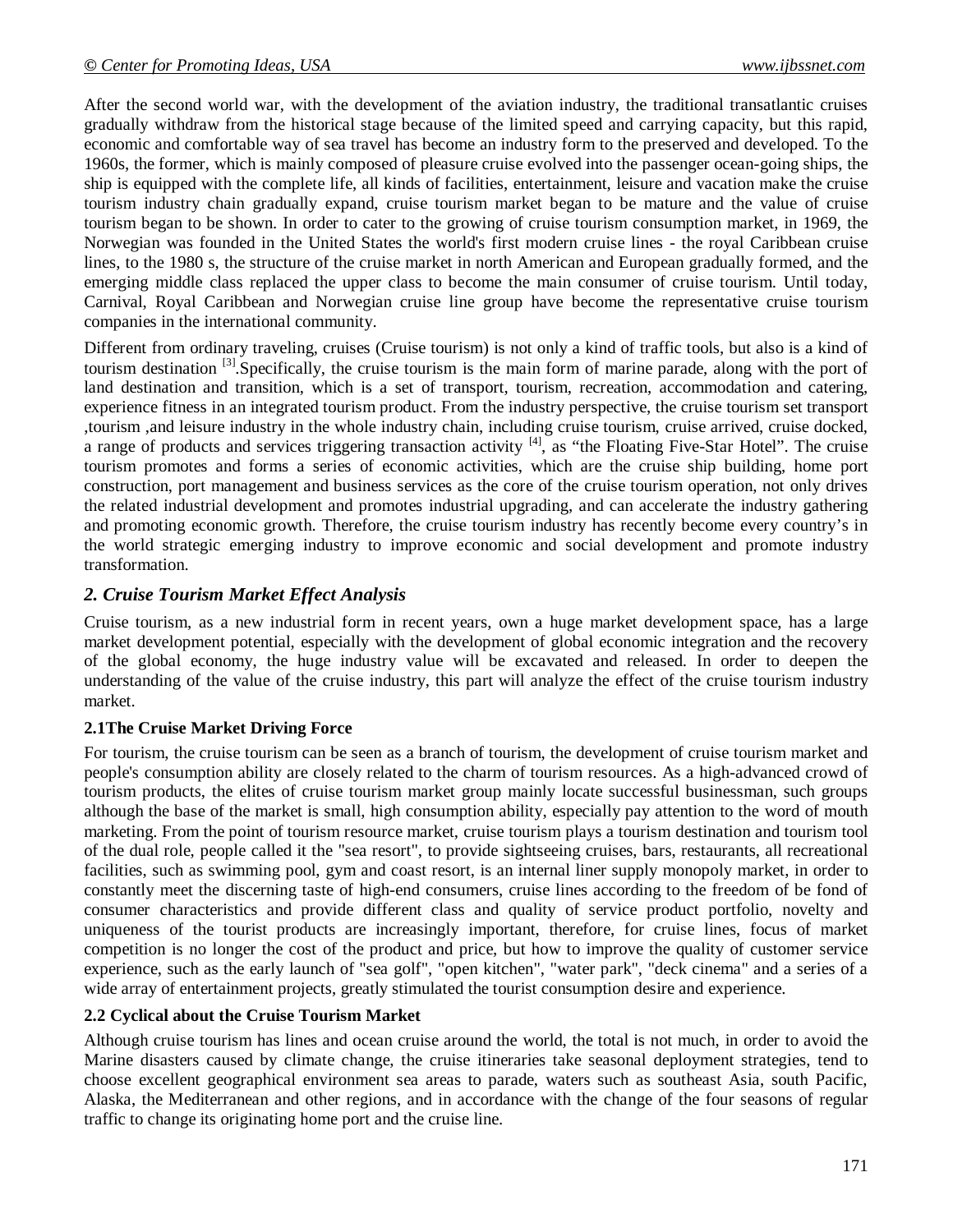So far the largest market for North America, the Caribbean cruise tourism region, Europe's Mediterranean area is developing rapidly in recent years, the two market capacity of more than 70% of the global cruise tourism <sup>[5]</sup>, and the two big areas complement each other in the market cycle, the former of the tourist season for the winter, the latter's gold consumption period for the summer, the number of visitors per month is between 800000 and 1 million for the north American, 90% Caribbean tourists choose to travel in winter <sup>[6]</sup>. In addition, there are a few not obvious seasonal tourist routes, such as the Bahamas airline, cruise lines built the respective port on the island for exclusive use, specifically for cruise to provide sufficient security maintenance and maintenance.

# **2.3 Oligopolistic Structure of the Cruise Tourism Market**

Because of its high cost and operation cost for the cruise tourism industry, need a huge sums of money, manpower and technology support, it presents the obvious characteristics of oligopoly market, four of the world's largest cruise companies, royal Caribbean carnival, Norwegian cruise line and the Mediterranean cruise monopolized the market share of 96% of the world  $^{[7]}$ , the horizontal integration of the internal market consolidation degree is very high. Under the oligopoly market structure, cruise group control most of the tourism market suppliers, cruise lines for different market segment, using tickets and ship, the price elasticity of travel service products, adopt the pricing strategy of two charges, lower ticket prices on the one hand, on the other hand, cruise lines, which is the core of the industrial chain, firmly control the price and quantity of the suppliers in cruise. Both promoted the popularization of the cruise tourism market, but also can provide diversified leisure entertainment services, to meet different tourists travel demand and consumption experience. At the same time corresponding oligopoly market structure is improved by the entry barriers of the cruise tourism industry, including the existing enterprise brand effect, ticket distribution system barriers, the cooperation with tourism product combination barriers, cruise terminal control barriers, such as space supply barriers.<sup>[8]</sup>

# **2.4 Cruise Tourism Market of Network Node of the Economy**

Compared to ordinary way of travel, cruises tourism has line double characteristics of travel and tourism destination. In terms of travel routes, cruise travel tourism is a global network industry, it is to connect the seven continents Tours as operating platform, relying on the mainland coastline terminals, forming a huge network travel all over the world. Whether long-term or short-term tourism, cruise tourism every dock port or terminal, it can improve the local tourism, visitors to stimulate local catering, accommodation, travel, shopping, and the development of relevant industries. To attract tanker stops, and the local must also actively improve the infrastructure construction, strengthen the development of local tourism resources, and actively by local travel agent to establish global or regional marketing network. Visible, cruises and port, wharf construction of economic interests is not a competition, not only are mutually dependent relations of cooperation. In terms of destination tourism, cruise as a giant in the high-advanced tourism tool, it is completely separate about manufacturing and operations, the shipbuilding industry research and development, design and construction of the whole production chain all over the world, cruise manufacturing mainly concentrated in Norway, Finland, Italy, England and other European powers in the shipbuilding industry, traditional and cruise ship management personnel, mostly from the United States, France, Spain, South Korea and other developed countries tourism. In addition, the cruise every dock port or terminal maintenance regularly, for cruise supplies, maintenance, repair and other related industries has opened up a cruise terminal centered industrial agglomeration area, dock and port which constitutes the cruise tourism network node, cruise economy has become the corresponding market network nodes of the economy.

# *3. Competitive Advantage Analysis about Cruise Tourism Industry*

Cruise tourism as a relatively mature industry in the world, It has been vigorously supported strategic emerging industries in recent years in our country. As a developed country in the world in recent years, in order to promote the strategic emerging industries, cruise tourism industry with other industries and traditional industries competitive advantage. According to the porter five competition models, we need to analyze the cruise tourism industry competitive advantage.

#### **3.1 The Buyers Bargaining Power**

The cruise terminal buyers are tourists, elements that affect tourists bargaining power include: whether the buyer of the total number and scale, industry product has differentiation, switching costs of the buyer. With China's middle class continues to expand, tourism market demand more and more strong, the tourism industry will be further refined, cruise travel in the future market will be increasingly broad.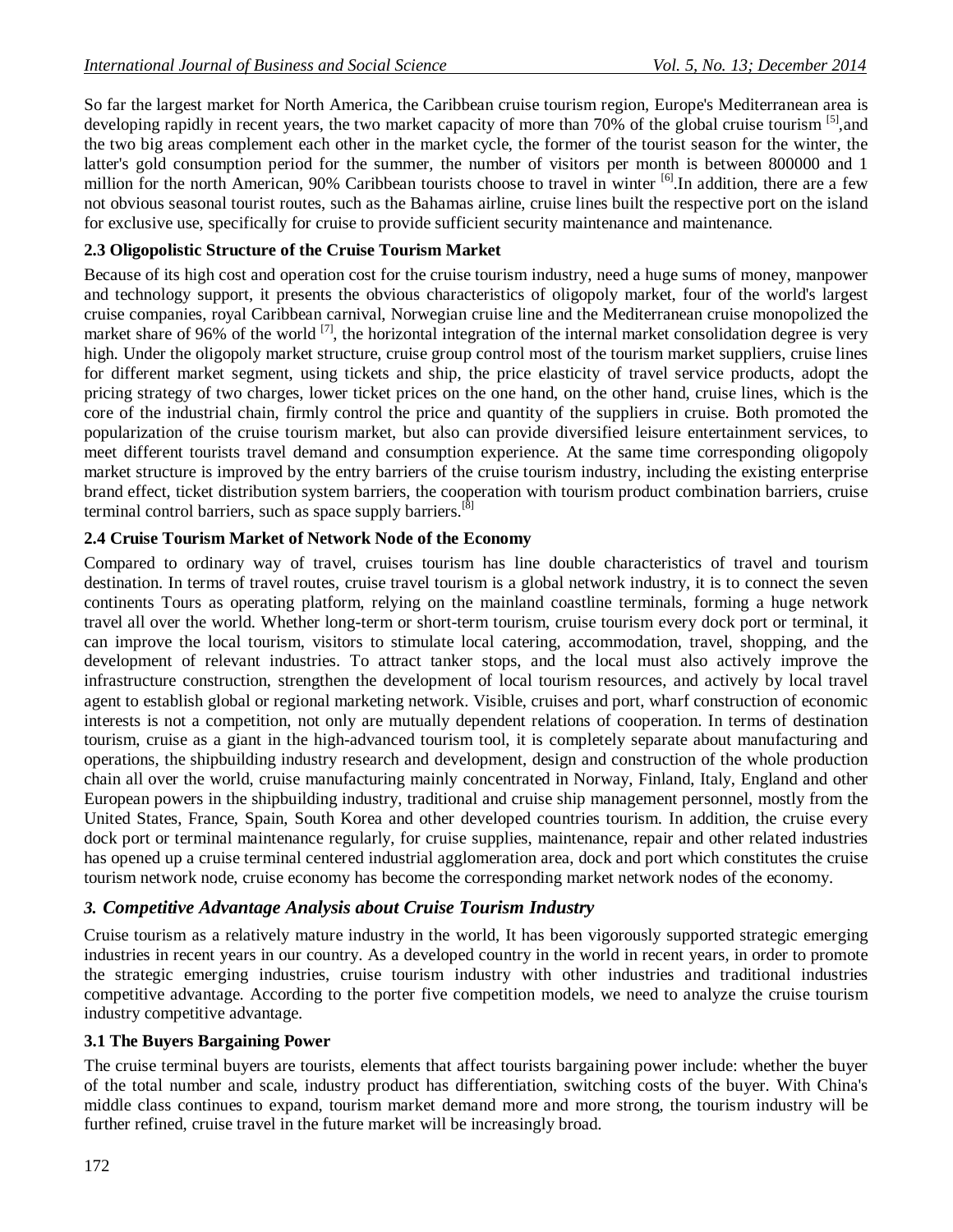Cruise as a special tourism product, at present in our country, the market localization is not fixed, domestic tourism, business meeting, honeymoon travel is evident in the customer base, including high-advanced elite customers more. Although such customers' consumption ability is strong, price sensitivity is not stronger than ordinary tourists, but considering the customer's identity and grade, their service requirements of the cruise are relatively strict, cruise lines must be provided its own brand products and human services to meet the personality needs of customers. In terms of industry products, cruise tourism as a new tourism market, industry product segmentation is not enough rich, tourism product homogeneity is obvious, products' substitutability is stronger, so the customer switching cost is relatively low.

# **3.2 The Supplier Bargaining Power**

Cruise tourism market suppliers include cruise lines, hotels, catering business, travel agencies, resorts and all travel service providers and entertainment projects. Supplier's bargaining power depends on the supplier for the development of scale, and the size of the cost of conversion, after the integration ability, provide the quality of products and services, and other factors, such as whether there are different. In the suppliers, and port facilities is cruise tour of two pillars, one agent is cruise tour is the marketing main body, the port is not only the realization of tourism activities relying on is also a tourist destination, both in the cruise tourism industry chain has dual property. In terms of travel agency, in a foreign country, cruise lines generally adopts the direct method, and in domestic at present most of the cruise line by the travel agent on a commission basis, due to the cruise and geographical lines, the product involves the cruise ship model and each ship's facilities and meals are not the same, travel agents tend to lack the proficient personnel. Although have the letter CITS, Huayuan CITS and cyts Tours and other large travel agency sales cruise tourism products, the new line speed is relatively slow, only mostly as a characteristic product small batch operation. In terms of port facilities, cruise ship docked needs not only to provide cruise port operation services, also includes passenger services, shipping service and port area around the leisure business infrastructure projects and environmental construction, tourism theme park and large commercial complex affiliated project development, etc., from the point of practice, at present our country's port city infrastructure still cannot meet the needs of the international cruise especially major cruise, port orientation stays in terms of freight loading and unloading, the lack of corresponding cruise tourism facilities around. Visible, cruise travel suppliers need to improve service quality and level.

#### **3.3 The Threat of New Entrants**

Cruise tourism industry has the characteristics of oligopoly market structure, not only because of the cruise is expensive, asset specificity is strong, high operation cost, investment payback period is long, its industry covers a wide range of factors of production, economic activity is complex, the process of value chain include the capital operation, marketing, human management, maintenance, ship manufacturing, etc., the diversified industry association, to some extent improve the threshold of the industry. Cruise tourism, on the other hand, as a kind of high-advanced consumer goods, the whole development of industry has certain periodicity, a country even the global economic development trends and geopolitical factors can have a huge impact on the industry, which includes tourism consumers' willingness to spend and consumer behavior, also has the risk of industry market itself and instability, such as political turmoil, meteorological disasters, economic crisis and a series of external risk, which are new market entrants factors must be considered. Concrete in our country, the cruise also depends on the promotion and growth of the travel agency, the public has yet not mature to understand the cruise tourism; At the same time, considering that our country there is no science to improve the infrastructure of the cruise tourism, system design and planning, the external market environment and own high threshold condition are the threat of new entrants in the market.

#### **3.4 Substitute Threat**

In general, alternative tourism is refers to the tourism industry chain of each product or service provided by the supplier in the replacement. Cruise tourism as a new tourism product, is not only the transportation, but also travel tourism destination, give the visitors a new travel experience, pleasure and consumption, from the whole tourism market product substitution threat is not big. From cruise tourism, however, due to the obvious industry monopoly characteristics, product homogeneity serious competition, under the condition of low switching cost, consumers are easy to change the original consumption idea and behavior, choose other cruise tourism products of the company.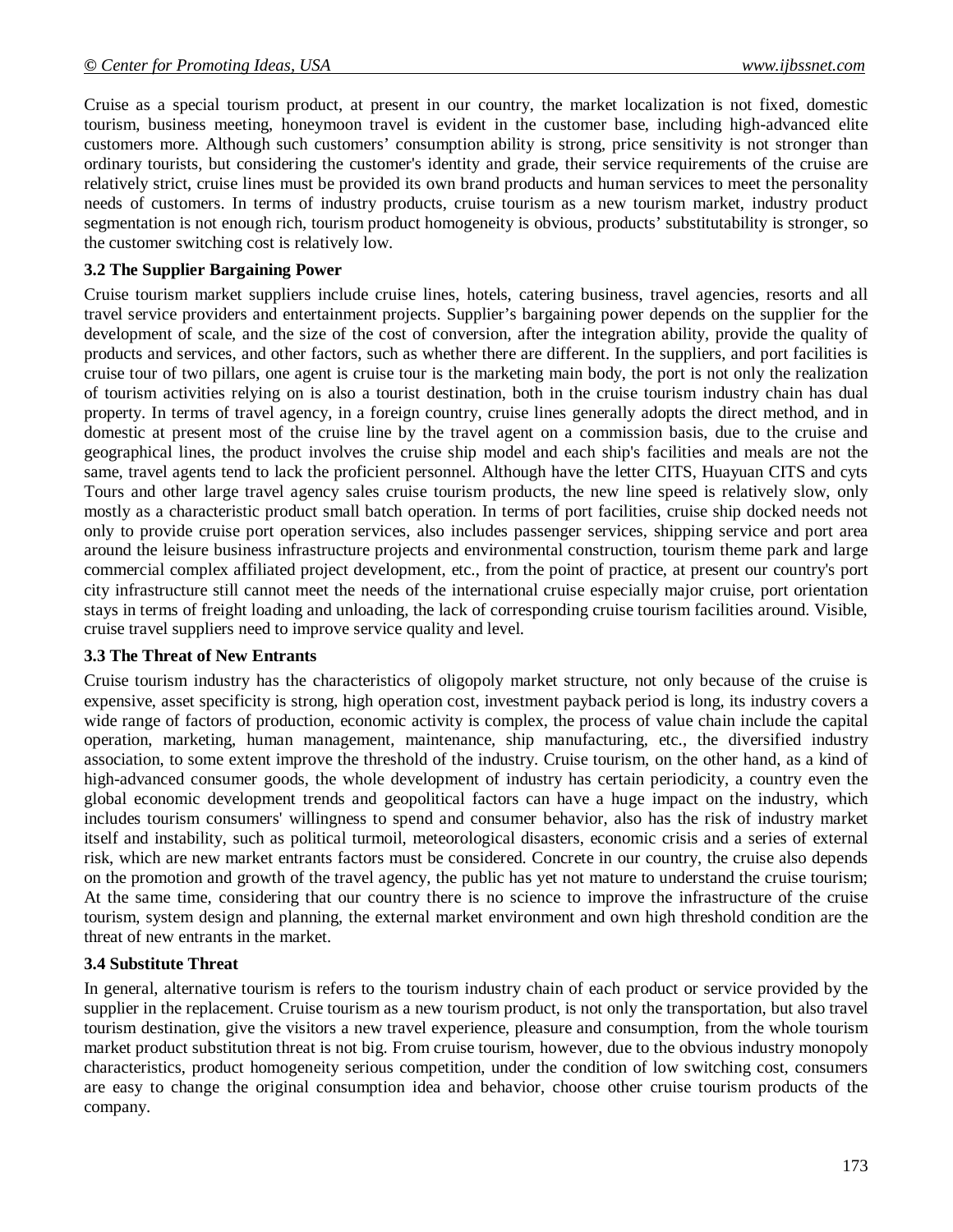To reduce industry substitution threat, therefore, must according to the characteristics of different subdivided market groups, on the basis of providing diversified services, according to its own brand positioning, grasp the tourist demand change, develop and adjust the travel service and product, shows the unique characteristic of the service and brand culture, to foster customer loyalty to the product. At the same time, because the cruise tourism are between mass tourism and the luxury sector, when tourists did not acquire enough pleasure in the cruise tourism, luxury consumption is likely to dominate the industry, and finally form a substitute for cruise tourism services.

# **3.5 The Competition Threat**

The competition degree of competition generally depends on the discretion of the barriers, the number of competitors, market development stage and the user's switching costs. For cruise tour of European and American markets, the oligopoly market structure characteristics significantly, involving industry wide, high investment threshold, tourism product demand growth is slow, although the current market is divided by several large cruise groups, with the market continues to expand, and the customer's switching cost is lower, competition will be increasingly fierce. The cruise tourism industry development in our country, on the other hand, is not mature enough, lack of accurate market position, the policy environment is unclear, although cruise companies pay attention to develop the Chinese market, but the existing cruise travel service products and services is not rich enough, cruise products is relatively low, the lack of services for Chinese customers tailor-made characteristics. At the same time, countries in order to develop tourism, the government will actively support the development of domestic passenger liner, such as the global cruise company in Xiamen, China cruise co., LTD and tourism cruise yacht management co., LTD has successively set up, which makes the cruise tourism market competition more fierce, cruise tourism market needs to integrate resources, in this case, the cruise lines should vigorously carry out marketing for ordinary consumers, and actively implement the strategy of differentiated products to win the initiative in the market.

# *4. Cruise Tourism Industry Value-Added Analysis Based on Value Chain*

Cruise tourism economic activities involved in the industry is wide, much more market main body, long industrial chain, the economic activities in the relevant industry chain relationship are complex, embodied in ties between the upstream and downstream. Cruise tourism industry chain internal value activities determines the inner dynamics of the development of the industry, reflects the industrial value-added process of the internal economies. Cruise tourism industry chain, therefore, not only reveals the internal industry value-added process, but also can explain the cruise economy behind the industrial connection between the related industries.

# **4.1 Analysis of Industrial Value Chain Based on Cruise Lines**

Observe from the perspective of cruise market main body, complex economic activity associated with cruise lines formed between an internal value chain, namely the cruise business operations of enterprise value chain (as shown in figure 1). The value chain involve manufacturing and maintenance about cruise, product research and development design about cruise, product line sales letter cruise operation and passenger service and other economic activities. In the value chain, each node enterprise exert its own core competitive ability, work in parallel, make product design, development, services and coordination under the participation of enterprises finish in the end.



**Figure1: The Cruise Business Operations of Enterprise Value Chain**

Cruise lines business value chain of the first part is the cruise ship of design and construction. In this condition, the shipyard is responsible for ship design and construction technology, port and dock to meet the needs of the major cruise docked infrastructure and auxiliary facilities for the necessary maintenance and repair, equipment and equipment suppliers network resources is to nurture and cruise construction is the key to maintain business core competitiveness. For the development of business value chain about cruise lines, the second part is the cruise product design.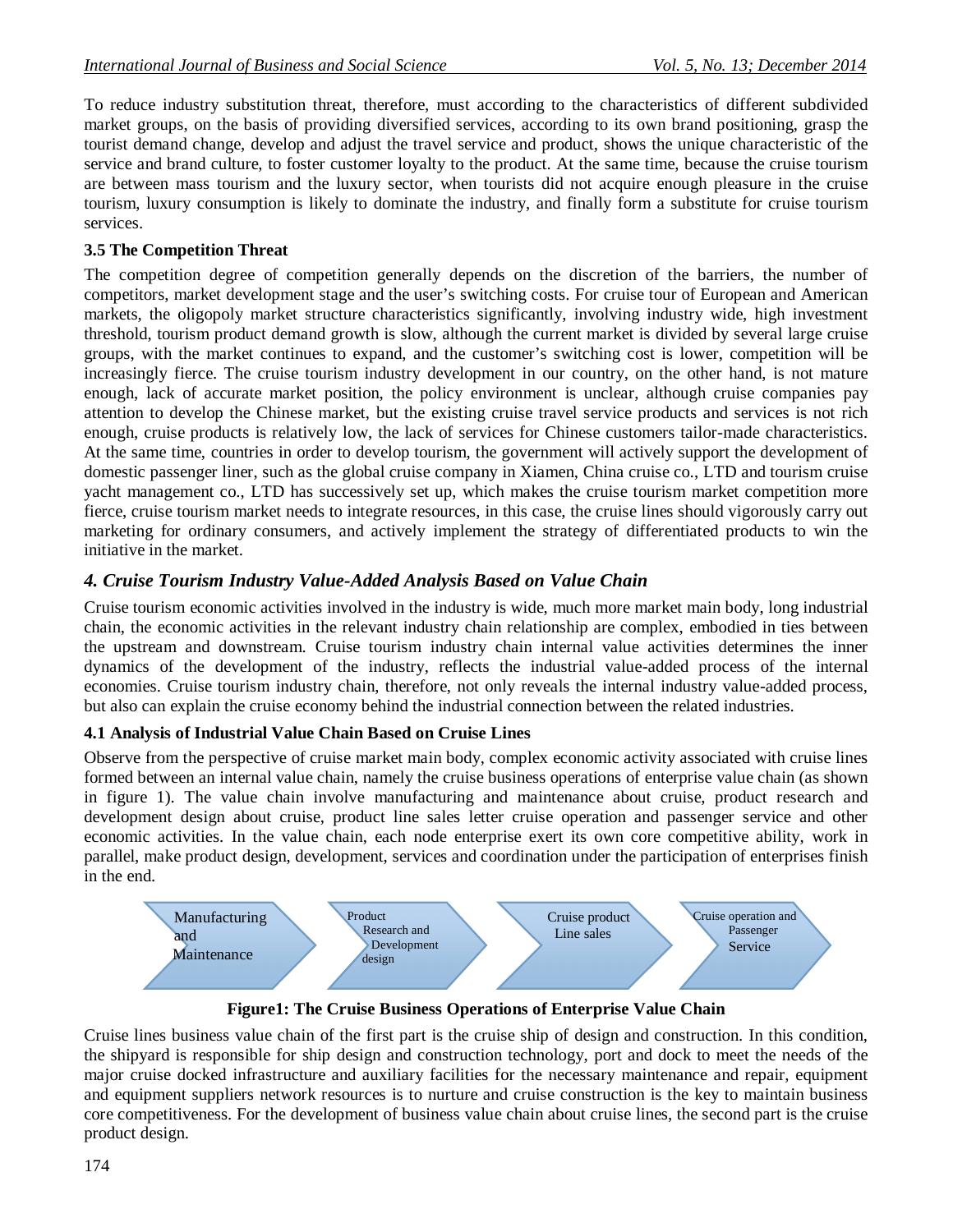Cruise tourism products provide a similar but even resort experience, so in view of the cruise product research and development design must be based on the geographical condition is superior, the understanding of the port city of tourism culture resources are rich, cruise lines should be regularly adjust the cruise line and service, to adapt to the ever-changing market demand, coordination and routes through the port of call in advance and the relationship between the destination port, not only ensure cruise's own supplies, and visitors to the port after all aspects of requirements are met. Cruise company business value chain of the third part is the cruise product line sales. Different from European and American markets in China, cruise travel product sales is not continuously by cruise lines, but by the partner travel agent for the sale. Cruise lines is typically determined by investigating and tendering travel agency to sell its products, choose the best travel agents, travel agents act as a guide and the role of advisor in the process, on the one hand, the travel agency for the cruise company to promote cruise travel marketing and promotion, on the other hand will give full play a role of the tour consultant, on the premise of understanding the market demand for the tourism circuit design of cruise lines. The fourth link is cruise business value chain operations and services. This link is a central part of the cruise tourism experience, is a core part of the whole value chain value-added. Of tourists and consumers spend most of their time at this link, the cruise provides services which including accommodation, catering, leisure, entertainment and sightseeing in many aspects, In order to arouse the enthusiasm for tourists, cruise companies must improve the quality of food and lodging services, at the same time, develop all kinds of all kinds of entertainment products. In terms of management, support all these travel service is a maritime operations, hotel management, project management and onshore project planning, etc. the enterprise business. In general, the cruise tourism value chain of each link closely with need, tourism product design, marketing and experience the whole process of a series of service to cooperate with the tacit understanding, the cruise company should strengthen cooperation with all the suppliers, agents, to ensure that the industry value chain of each link of the service in place.

#### **4.2 Based on the Cruise Home Port Service Value Chain Analysis**

From the point of view of cruise home port, the value chain link of cruise home port mainly includes the cruise and their passengers provide a large number of service, so cruise home port of the value chain includes five types of value function (as shown in figure 2): port image creation; Passenger service; Port operation service; Shipping services; Port for the cruise, cruise passengers and intermediate products to provide all kinds of related services, etc. Among them, the passenger service and terminal service is the most basic functions in the five kinds of cruise home port of value chain.

Cruise home port service value chain of the first link is to home port image creation. A steady stream of passenger flow is the premise condition of cruise tourism value chain continued appreciation, in order to maintain and improve traffic, cruise home port to the team to constantly increase marketing efforts, in view of the city historical background and cultural characteristics, vigorously dig the home port of tourism resources, foreign exchange with the world famous port city and cruise lines, learning, and on this basis in promoting a positive image to build home port, dock to attract the world's major cruise lines. Home port service value chain of the second link is passenger service. For the realization of the liner and the surrounding commercial circle "seamless" cohesion, must develop the cruise home port passenger transport services, create rich and convenient transportation, strengthen the ties between port and city, for the development of cruise home port of tourism economy to create favorable conditions. Home port service value chain of the third link is service for port operation. Cruise port as a professional reception and service, their own home port in a clear positioning and services under the premise of the target market, develop and reserve enough, eligible cruise terminal, supporting facilities, and supply facilities, to meet the cruise tourists in port terminals, load, fuel oil, add all kinds of supplies and provide cruise need maintenance and repair services, etc. Home port service value chain of the fourth link is shipping services. Home port shall be provided as far as possible to meet its major cruise docked need some necessary facilities. For example, should be enough water depth of channel, enough tonnage berths and necessary navigation facilities, to provide good conditions for cruise port; At the same time establish a supporting system of trash disposal to process timely, in order to maintain the port environment clean. Home port service value chain of the fifth links is other related services, including the basic port service management, the diversification of port management, port environment construction as well as the basis of port construction aspects of commercial atmosphere around do agglomeration of a variety of forms, such as financial institutions, emergency processing mechanism, information organization and other auxiliary facilities are also essential.